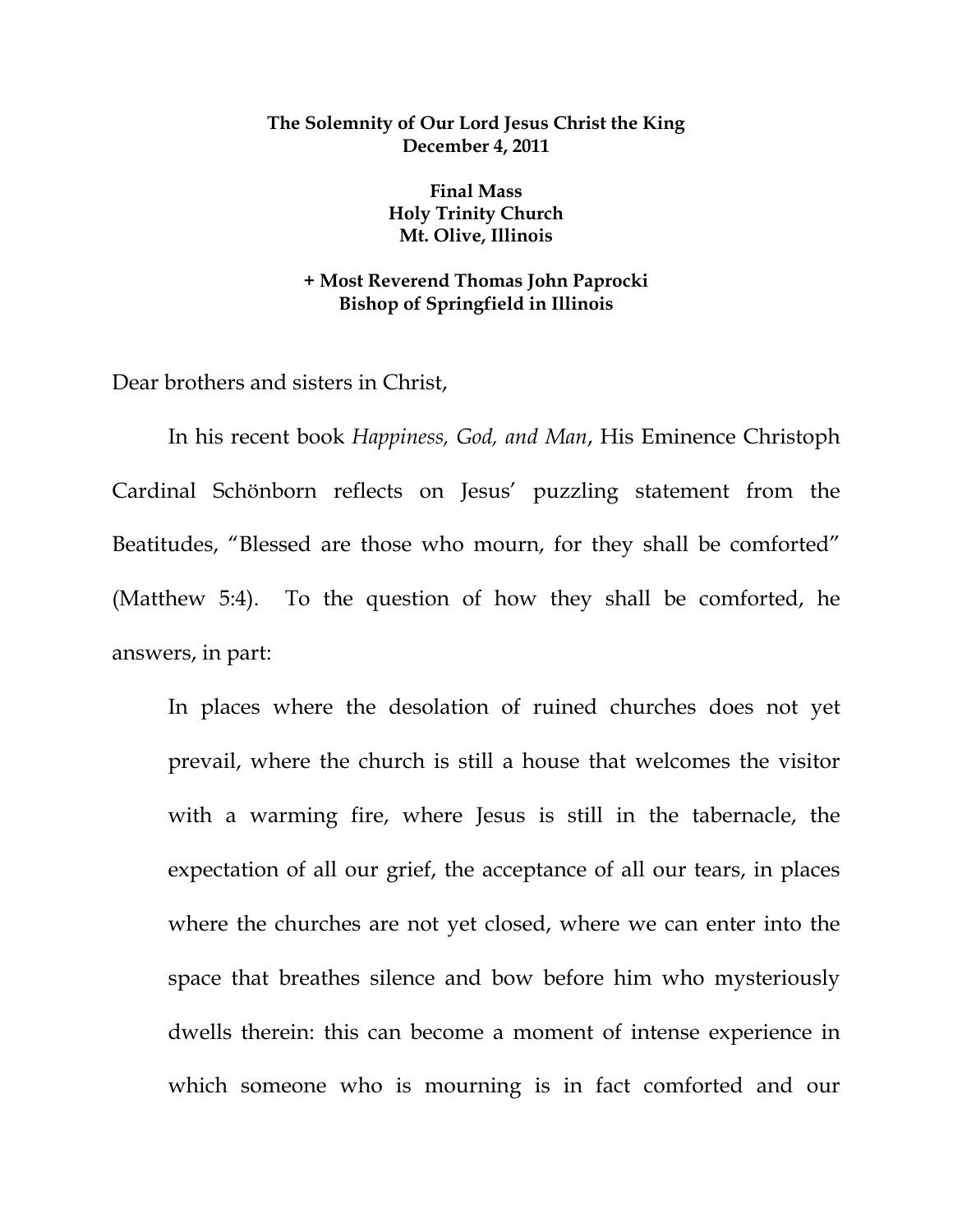churches are once again that sublime refuge of the blessedness of tears that have been consoled. Yet in order for that to happen, we must do everything possible to keep them open, so that we can entrust our sufferings to him, Jesus, who is really present there. And what happens is to pour out tears in his presence; to encounter him whose glance so unsettled Peter after he had denied him! The tears of Peter, elicited by the unspeakable acceptance in Jesus' glance – therein lies, does it not, the happiness that Jesus promised!1

Although we have gathered here this morning in Holy Trinity church for the final Mass to be celebrated in this sacred building, the Cardinal's words ring true for us. So much of your lives are connected in a most intimate way with this building dedicated to the Blessed Trinity where the Most Holy Sacrament of the Altar has been reserved in the tabernacle since 1912.

 Here, many of you, your children, grandchildren, friends, relatives and neighbors received the gift of new life in the waters of Baptism and were incorporated into the one Body of Christ, the Church. Here you have beheld your God and have seen his salvation (cf. Isaiah 40:11; Luke 3:6); here you confessed your sins, received sacramental absolution and allowed the Lord to heal you and bind up your wounds. Here the Lord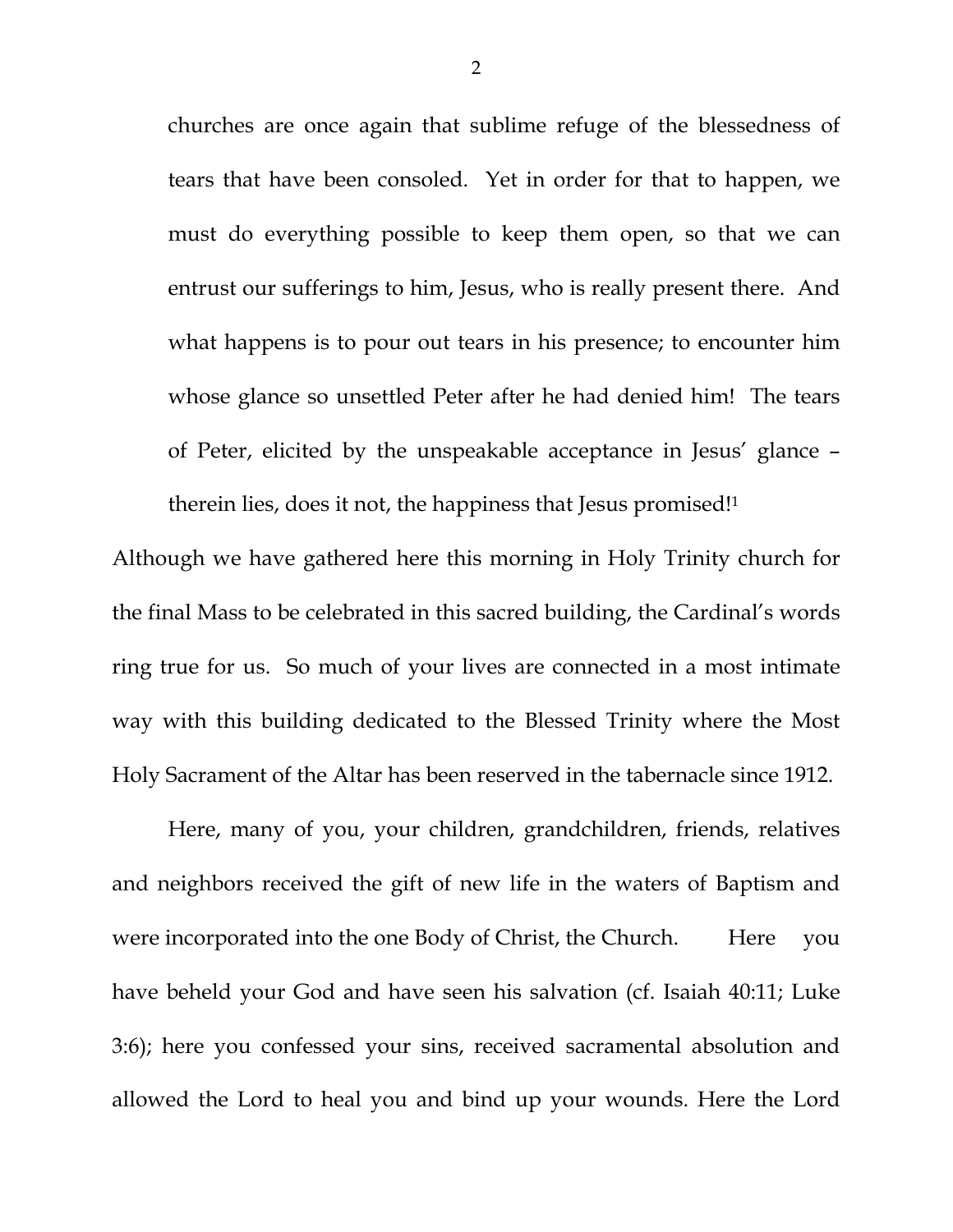spread his table before you so many times for you to be nourished with his Body and Blood (cf. Psalm 23:2). Here husbands and wives were given to each other in marriage and the sick were anointed. Here your loved ones were commended to the just and merciful hand of God with in expectation of "new heavens and a new earth" as you asked the Lord to gather your loved ones into his arms (II Peter 3:13; cf. Isaiah 40:11).

 With so many important, profound and touching memories, it is, I know, hard to let go; the long expectation of this day does not erase the pain that is felt even if this day brings some relief and closure to a lengthy and difficult process.

 These past many years, as the demographics of the population of what was then Holy Trinity Parish has changed and as the passage of years has taken its toll on the church building you love so dearly, you have done what you could to maintain the physical structure here and for your good and generous efforts I am grateful.

 I also wish to express to you my sincere appreciation for your patience throughout this process these past several years, which has not been without its difficulties and misunderstandings. The merging of parishes - and the closing of a church, in particular - is never easy, yet you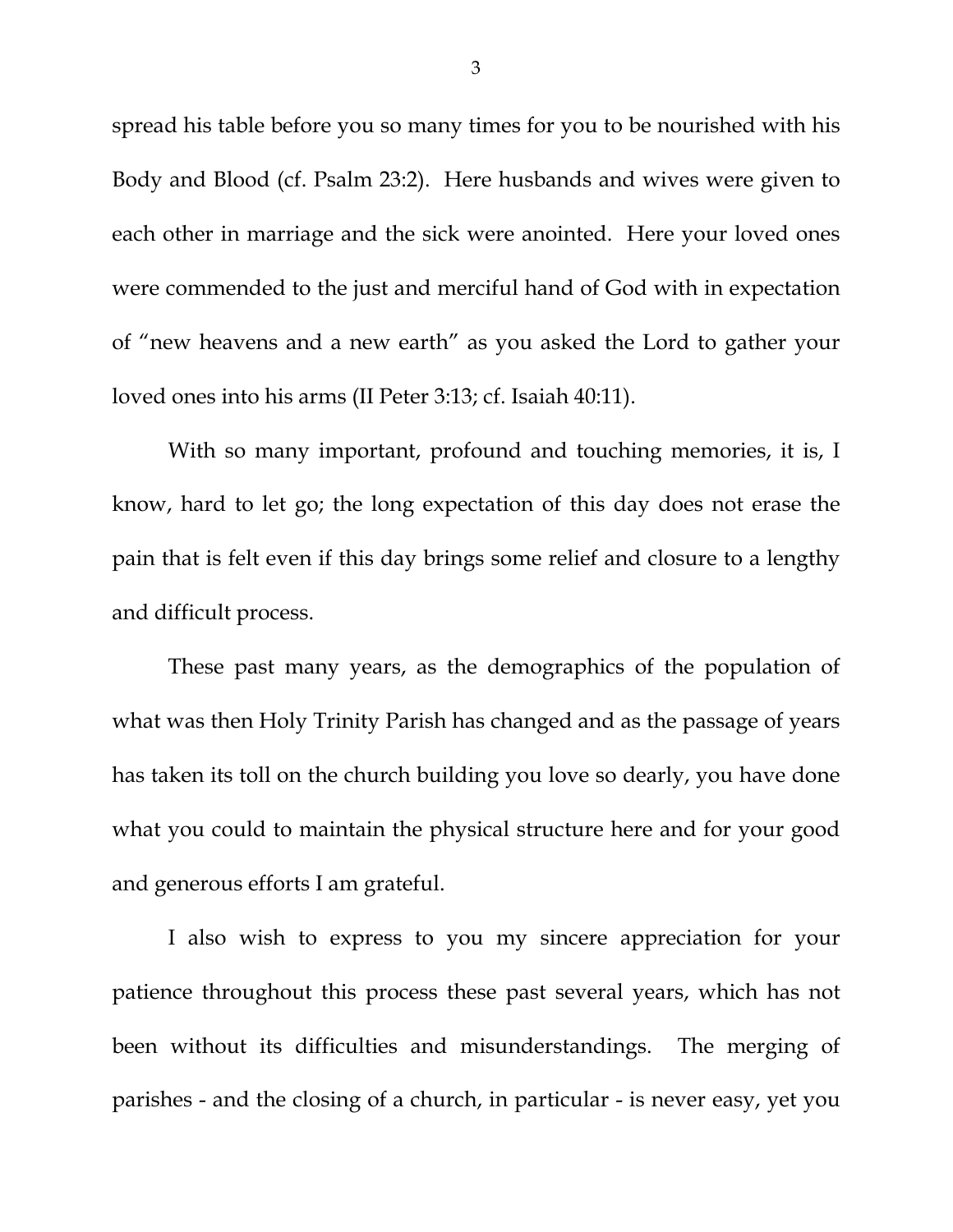have realized and accepted the necessity of the present situation with grace, respect and Christian faith.

 Today, as we ask the Lord to "teach us to judge wisely the things of earth and hold firm to the things of heaven,"2 we ask him to bless in a particular way the recently consolidated parish under the heavenly patronage of the great Blessed Pope John Paul II, that supreme pastor who shepherded the Universal Church after the heart of Jesus Christ (cf. Jeremiah 3:15). As the Eucharist in which we will soon share strengthens the unity of the Body of Christ, the Church, so, too, we pray, will it bring unity and peace to this parish, which comprises the two former parishes in Mt. Olive dedicated to the Most Holy Trinity and to the Ascension of Our Lord.

 I urge each of you to look always to the example of your new patron, Blessed Pope John Paul II, to learn from him how to live the Gospel of Jesus Christ and so to prepare the way for the return of the Lord who "will make the glory of his voice heard in the joy of your heart[s]" (cf. Isaiah 30:30).3

 We often saw the Blessed Pope deep in prayer before the Eucharistic Lord. Daily he prayed in the presence of the King of the Universe, pouring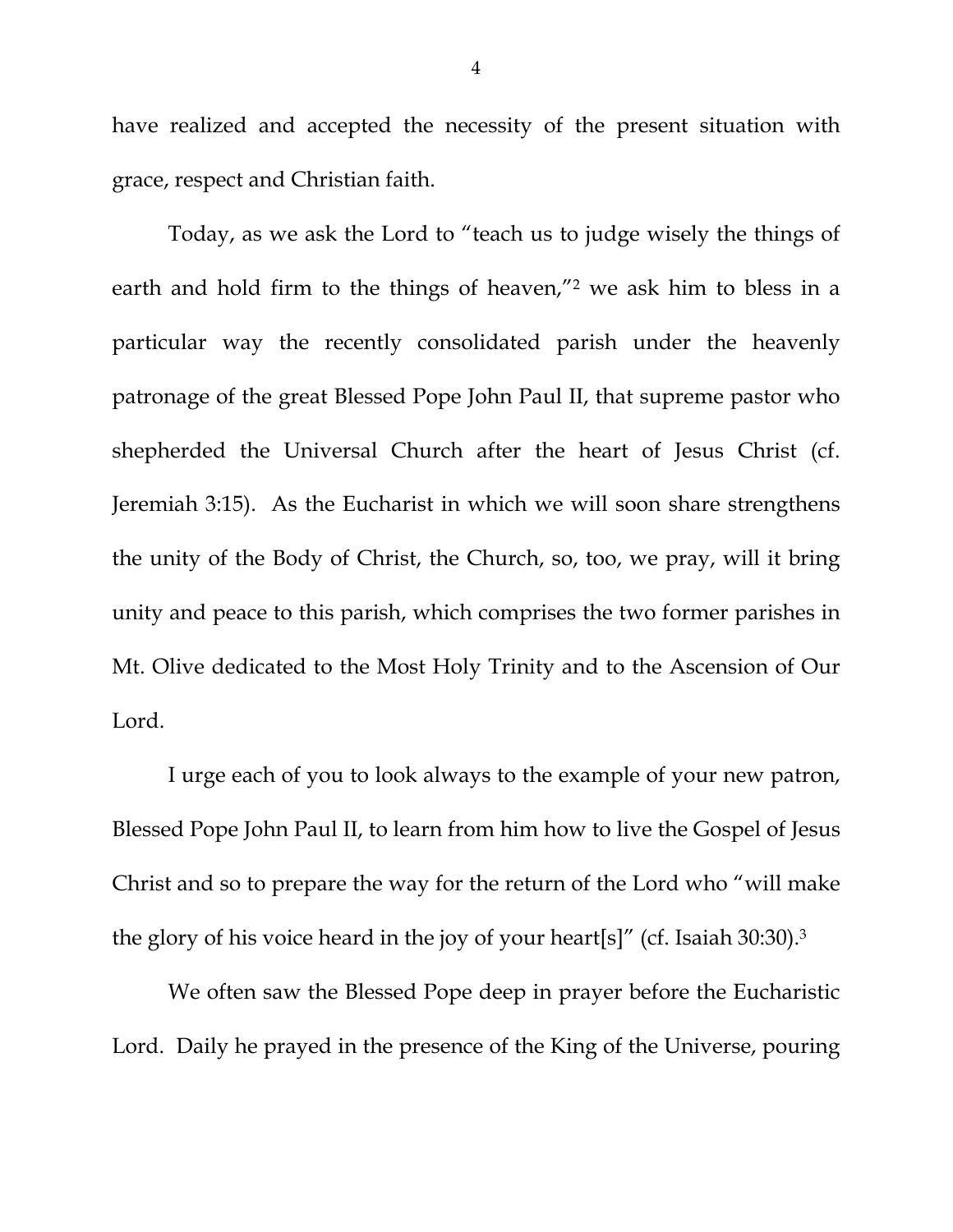out his petitions on behalf of the world. He shared all of his emotions with Jesus and in this he is a model for each one of us.

 Even as we mourn the loss of the physical structure of Holy Trinity church, we offer humble thanks to God that the Eucharist will still be reserved in Mt. Olive in the Church of the Ascension. There, in the presence of the Eucharist, do not be afraid to pour out your grief and your tears to the Lord. Bow down before him and you will be comforted. Entrust your sufferings to him and he will look upon you with his glance of loving acceptance and you will experience the joy that comes from the peace of his abiding presence.

Words of comfort that speak to the heart characterize the first reading today that we heard from the Book of Isaiah, together with the promise of a new Exodus and the revelation of divine glory. Advent is a time of waiting. We are waiting for one who has come and yet is still to come again. John the Baptist calls us to make a "way of the LORD." In the journey to the Promised Land, the Lord showed his people the way, guiding them with a pillar of cloud and a column of fire.